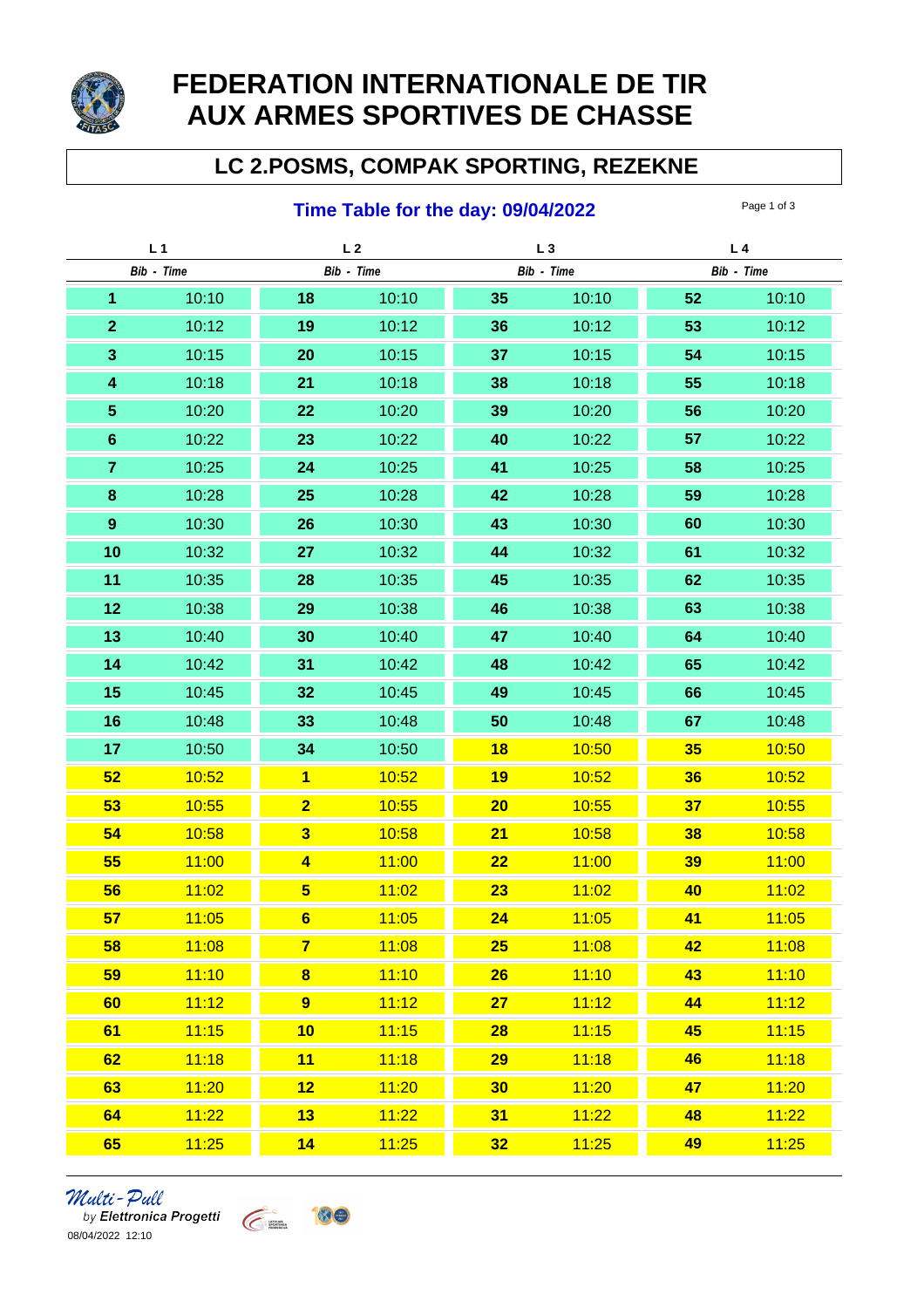## **Time Table for the day: 09/04/2022** Page 2 of 3

| L <sub>1</sub> |       | L <sub>2</sub> |       | $L_3$                   |       | L4               |       |
|----------------|-------|----------------|-------|-------------------------|-------|------------------|-------|
| Bib - Time     |       | Bib - Time     |       | Bib - Time              |       | Bib - Time       |       |
| 66             | 11:28 | 15             | 11:28 | 33                      | 11:28 | 50               | 11:28 |
| 67             | 11:30 | 16             | 11:30 | 34                      | 11:30 | 18               | 12:30 |
| 35             | 12:30 | 17             | 11:32 | $\mathbf{1}$            | 12:30 | 19               | 12:32 |
| 36             | 12:32 | 52             | 12:30 | 2 <sup>2</sup>          | 12:32 | 20               | 12:35 |
| 37             | 12:35 | 53             | 12:32 | 3 <sup>5</sup>          | 12:35 | 21               | 12:38 |
| 38             | 12:38 | 54             | 12:35 | $\overline{\mathbf{4}}$ | 12:38 | 22               | 12:40 |
| 39             | 12:40 | 55             | 12:38 | 5 <sup>5</sup>          | 12:40 | 23               | 12:42 |
| 40             | 12:42 | 56             | 12:40 | $6\phantom{1}$          | 12:42 | 24               | 12:45 |
| 41             | 12:45 | 57             | 12:42 | $\overline{7}$          | 12:45 | 25               | 12:48 |
| 42             | 12:48 | 58             | 12:45 | 8                       | 12:48 | 26               | 12:50 |
| 43             | 12:50 | 59             | 12:48 | 9                       | 12:50 | 27               | 12:52 |
| 44             | 12:52 | 60             | 12:50 | 10                      | 12:52 | 28               | 12:55 |
| 45             | 12:55 | 61             | 12:52 | 11                      | 12:55 | 29               | 12:58 |
| 46             | 12:58 | 62             | 12:55 | 12                      | 12:58 | 30               | 13:00 |
| 47             | 13:00 | 63             | 12:58 | 13                      | 13:00 | 31               | 13:02 |
| 48             | 13:02 | 64             | 13:00 | 14                      | 13:02 | 32               | 13:05 |
| 49             | 13:05 | 65             | 13:02 | 15                      | 13:05 | 33               | 13:08 |
| 50             | 13:08 | 66             | 13:05 | 16                      | 13:08 | 34               | 13:10 |
| 18             | 13:10 | 67             | 13:08 | 17                      | 13:10 | $\mathbf{1}$     | 13:12 |
| 19             | 13:12 | 35             | 13:10 | 52                      | 13:12 | $\mathbf{2}$     | 13:15 |
| 20             | 13:15 | 36             | 13:12 | 53                      | 13:15 | $\mathbf{3}$     | 13:18 |
| 21             | 13:18 | 37             | 13:15 | 54                      | 13:18 | $\boldsymbol{4}$ | 13:20 |
| 22             | 13:20 | 38             | 13:18 | 55                      | 13:20 | $5\phantom{.0}$  | 13:22 |
| 23             | 13:22 | 39             | 13:20 | 56                      | 13:22 | $6\phantom{1}$   | 13:25 |
| 24             | 13:25 | 40             | 13:22 | 57                      | 13:25 | $\overline{7}$   | 13:28 |
| 25             | 13:28 | 41             | 13:25 | 58                      | 13:28 | $\bf 8$          | 13:30 |
| 26             | 13:30 | 42             | 13:28 | 59                      | 13:30 | $\boldsymbol{9}$ | 13:32 |
| 27             | 13:32 | 43             | 13:30 | 60                      | 13:32 | 10               | 13:35 |
| 28             | 13:35 | 44             | 13:32 | 61                      | 13:35 | 11               | 13:38 |
| 29             | 13:38 | 45             | 13:35 | 62                      | 13:38 | 12               | 13:40 |
| 30             | 13:40 | 46             | 13:38 | 63                      | 13:40 | 13               | 13:42 |
| 31             | 13:42 | 47             | 13:40 | 64                      | 13:42 | 14               | 13:45 |
| 32             | 13:45 | 48             | 13:42 | 65                      | 13:45 | 15               | 13:48 |
| 33             | 13:48 | 49             | 13:45 | 66                      | 13:48 | 16               | 13:50 |
| 34             | 13:50 | 50             | 13:48 | 67                      | 13:50 | 17               | 13:52 |